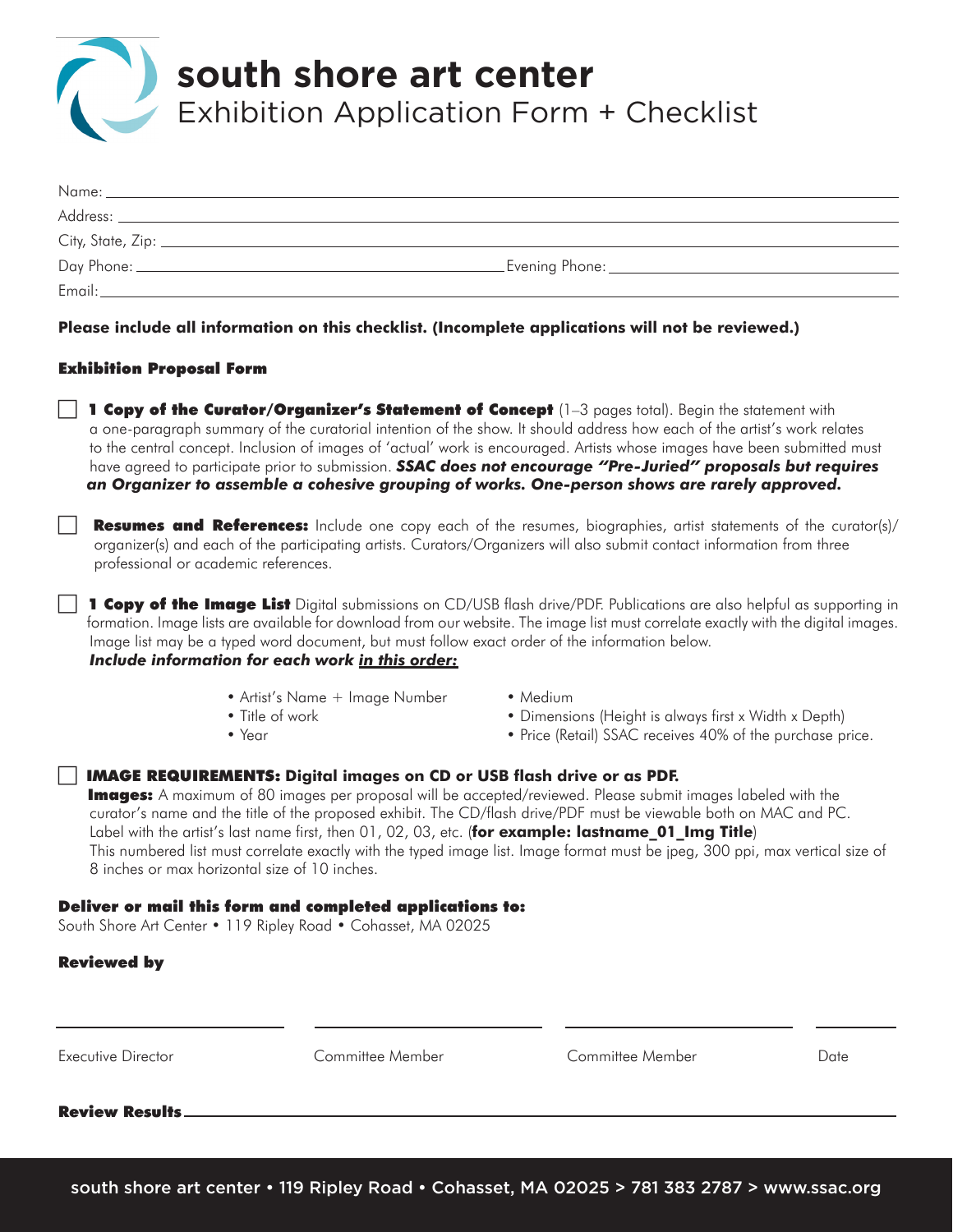**south shore art center** Exhibition Image List

| Curator/Organizer(s) name(s): |  |
|-------------------------------|--|
|                               |  |

Phone No. & email:

Exhibition Title:

Please print this form, fill it out clearly and accurately, and submit with your digital images. You may submit as many pages of this form as needed to accommodate the number of slides/images submitted. Please make a copy of your completed image list for your records.

|  |                            |  | Dimensions: $H:$ $x W:$ $x D:$                                                                                                                                                                                                                                                                                    |  |  |
|--|----------------------------|--|-------------------------------------------------------------------------------------------------------------------------------------------------------------------------------------------------------------------------------------------------------------------------------------------------------------------|--|--|
|  | Retail Price: ___________  |  |                                                                                                                                                                                                                                                                                                                   |  |  |
|  |                            |  |                                                                                                                                                                                                                                                                                                                   |  |  |
|  |                            |  |                                                                                                                                                                                                                                                                                                                   |  |  |
|  |                            |  |                                                                                                                                                                                                                                                                                                                   |  |  |
|  |                            |  | Dimensions: $H:$ $\frac{1}{2}$ $\frac{1}{2}$ $\frac{1}{2}$ $\frac{1}{2}$ $\frac{1}{2}$ $\frac{1}{2}$ $\frac{1}{2}$ $\frac{1}{2}$ $\frac{1}{2}$ $\frac{1}{2}$ $\frac{1}{2}$ $\frac{1}{2}$ $\frac{1}{2}$ $\frac{1}{2}$ $\frac{1}{2}$ $\frac{1}{2}$ $\frac{1}{2}$ $\frac{1}{2}$ $\frac{1}{2}$ $\frac{1}{2}$ $\frac{$ |  |  |
|  | Retail Price: ____________ |  |                                                                                                                                                                                                                                                                                                                   |  |  |
|  |                            |  |                                                                                                                                                                                                                                                                                                                   |  |  |
|  |                            |  |                                                                                                                                                                                                                                                                                                                   |  |  |
|  |                            |  |                                                                                                                                                                                                                                                                                                                   |  |  |
|  |                            |  |                                                                                                                                                                                                                                                                                                                   |  |  |
|  | Retail Price: ___________  |  |                                                                                                                                                                                                                                                                                                                   |  |  |
|  |                            |  |                                                                                                                                                                                                                                                                                                                   |  |  |
|  |                            |  |                                                                                                                                                                                                                                                                                                                   |  |  |
|  |                            |  |                                                                                                                                                                                                                                                                                                                   |  |  |
|  |                            |  | Dimensions: $H:$ $\frac{1}{2}$ $\frac{1}{2}$ $\frac{1}{2}$ $\frac{1}{2}$ $\frac{1}{2}$ $\frac{1}{2}$ $\frac{1}{2}$ $\frac{1}{2}$ $\frac{1}{2}$ $\frac{1}{2}$ $\frac{1}{2}$ $\frac{1}{2}$ $\frac{1}{2}$ $\frac{1}{2}$ $\frac{1}{2}$ $\frac{1}{2}$ $\frac{1}{2}$ $\frac{1}{2}$ $\frac{1}{2}$ $\frac{1}{2}$ $\frac{$ |  |  |
|  | Retail Price: ___________  |  |                                                                                                                                                                                                                                                                                                                   |  |  |



## Guidelines Deadlines: April 1 & October 1

### CALL FOR PROPOSALS/GUIDELINES:

- **Exhibition Proposal Form**
- **Curator/Organizer's Statement of Concept**
- **Resumes and References**
- **Image List**
- c Digital Images

*South Shore Art Center enriches the communities south of Boston by engaging artists and by fostering an understanding and appreciation of the visual arts through exhibitions and education.* Artists/Curators/Organizers may propose exhibitions consisting of one or several media, and are encouraged to consider including gallery talks, performance, music, poetry or related arts. Curators/ Organizers who are artists themselves may include their work in the exhibition, but it should not be the central focus. Exhibitions generally run 6 weeks. (**One-person exhibitions are rarely approved except under extraordinary circumstances. Pre-Juried exhibitions are not encouraged.**)

CHECKLIST: (Please review that all required materials are gathered)

**CURATED EXHIBITIONS:** The curator/organizer will select a group of artists and submit 3–8 images per artist of recent work (within 3 years) representative of the theme and focus of the exhibition. The curator/organizer will be responsible for submitting the proposal, organizing the exhibition, and coordinating all contractual activities with SSAC. Exhibition installation will be managed by SSAC.

- 1. Description of the exhibition with a statement of the underlying concept is required. The committee will look for a coherent central theme in the proposal. Since a major focus of the SSAC's mission is educational, we encourage proposals that include educational components such as; panel discussions, gallery talks and/or related educational presentations.
- 2. Current resumes of the curator and/or artists should accompany the proposal.
- 3. Digital images on CD/USB flash drive/PDF must accompany the proposal.
- 4. Curators/Organizers are encouraged to seek outside funding/sponsorship.

### Art Sales:

South Shore Art Center receives 40% of the purchase price.

### The Art Center provides:

- printing and postage of a postcard invitation press release
- advertisements and listings in Art New England and Artscope email blasts
- gallery signage insurance of work on-site
- exhibition installation price list and binder with supplied information

### The Art Center does not provide (or pay for):

- transportation of artwork to or from SSAC transportation or accommodations for artists
- unusual installation construction

### Criteria

- **Quality of the work to be shown**
- **Clarity and power of the exhibition concept**

Exhibitions should have an articulate central idea convincingly presented by the work shown.

The statement of concept expressing the central idea should accompany the proposal.

- **Educational component**
- **Capability of the curator to carry out the project**
- This includes assuring timely delivery/pickup of artwork, press materials and artist statements.
- **Review of Applications**

Applications are reviewed by a committee of professional artists, educators, and SSAC staff. The committee reviews the application and support materials for the quality of work, educational potential, and clarity. A studio visit may follow.

|  |  | Please make more copies as needed. |
|--|--|------------------------------------|
|  |  |                                    |